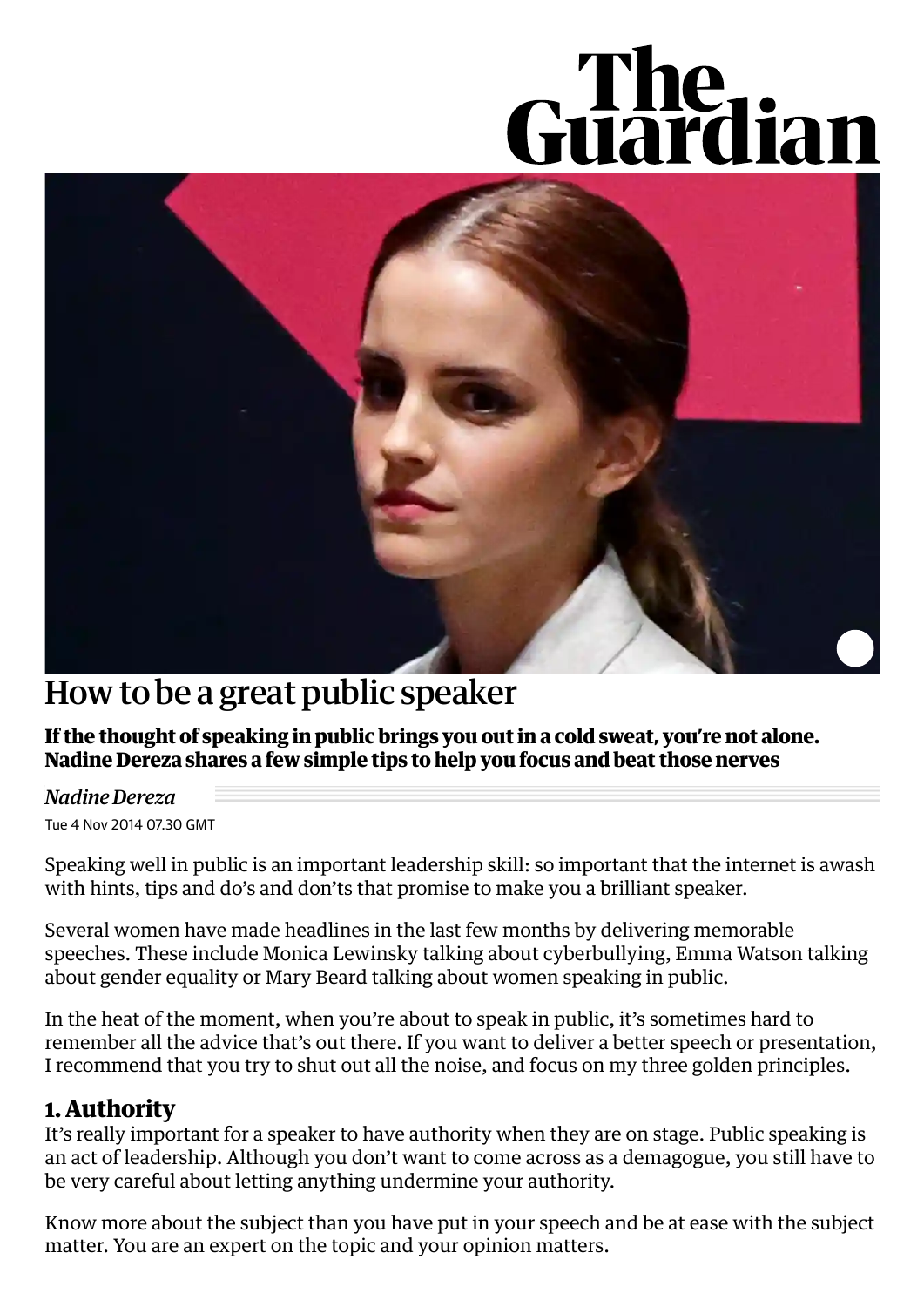Bad habits like opening with an apology or letting nerves get the better of you will raise questions in the minds of the audience. They will stop listening to you and start worrying about you.

Part of being authoritative is being in control of your performance space, so arriving early to check the sound, visuals and lighting are all working will help bolster your confidence. There is nothing worse than unexpected feedback from a microphone or a rogue PowerPoint slide.

### **2. Authenticity**

Be the best version of yourself, rather than a second-rate copy of someone else. Audiences like to feel that they've been let in to see the real you. Get rid of the idea that to be a good speaker you have to deploy "tricks": good speakers are, above all, themselves.

What do people like about you? What are the qualities that attract people to you? Play to your strengths rather than worrying about your weaknesses. If you don't think you're naturally funny, don't open with a joke.

We all have unconscious habits that we adopt when under pressure, and if you can review footage of yourself, you'll catch any distracting hair touching and shuffling from side-to-side that you do without thinking. Watching a replay will teach you a lot about yourself.

#### **3. Audience**

The audience is the most important part of any speech or presentation. Give the audience information in a way that is useful to them. It's not about you.

Audiences want you to keep to time, be aware of how they are feeling, and justify that listening to you is worth their time.

You won't please everyone all the time, but think about who you are talking to and what sort of information they need, be it facts, a personal story, inspiration or a heartfelt thank you.

Audiences are not passive: they are either actively engaged or they are turned off. Be conscious of this, and if you sense they're not engaged, turn the speech into a conversation that draws people in. Have a few anecdotes or statistics to hand that will help you achieve this. Audiences respond well to a speaker who is having a good time on stage: with authority and authenticity, it gives you that indefinable 'something' that says 'I should be here speaking in public'.

Having authority means that you aren't committed to telling the audience merely what they want to hear: sometimes you have to tell people what they need to hear. You can't shy away from the facts (authority); you can't deny your own responses (authenticity); and you can't pretend that it isn't meaningful to the people you are speaking to (audience). Wherever you are speaking and whatever you are speaking about, try to feel satisfied with what you have done. If you don't, ask why not – and think about what you could do differently next time.

Follow these three golden principles and your speech will be remembered, talked about and possibly acted on.

*Nadine Dereza is a journalist, business presenter, conference host and co-author of the book Insider Secrets of Public [Speaking](http://www.presentationskillsprogrammes.co.uk/insider-secrets-public-speaking/)*

**Sign up to become a member of the Women in Leadership [community](https://register.theguardian.com/women-in-leadership/register/) here for more comment, analysis and best practice direct to your inbox**

Topics